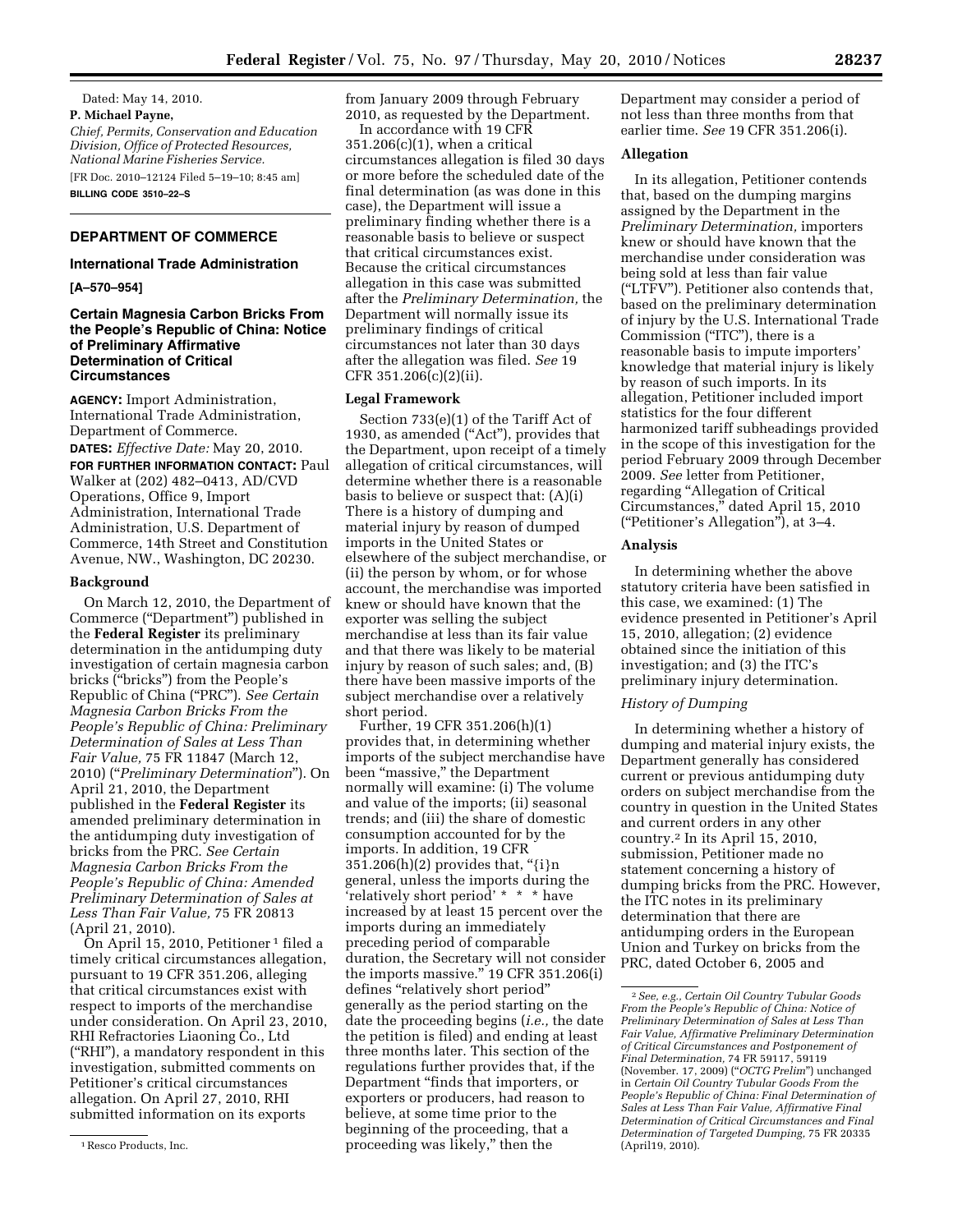September 1, 2007, respectively.<sup>3</sup> There is no evidence on the record that these orders are not still in place. Therefore, the Department finds that there is a history of injurious dumping of the merchandise under consideration from the PRC pursuant to section 733(e)(1)(A)(i) of the Act.

# *Imputed Knowledge of Injurious Dumping*

In determining whether an importer knew or should have known that the exporter was selling subject merchandise at LTFV and that there was likely to be material injury by reason of such sales, the Department must rely on the facts before it at the time the determination is made. The Department generally bases its decision with respect to knowledge on the margins calculated in the preliminary determination and the ITC's preliminary injury determination.

The Department normally considers margins of 25 percent or more for export price sales and 15 percent or more for constructed export price sales sufficient to impute importer knowledge of sales at LTFV.4 The Department preliminarily determined margins of 130.96 percent for the non-selected separate rate applicants, 236.00 percent for the PRCwide entity, 129.17 percent for RHI, and 132.74 percent for Liaoning Mayerton Refractories Co., Ltd. and Dalian Mayerton Refractories Co., Ltd. (collectively, ''Mayerton''). Therefore, as we preliminarily determined margins greater than 25 percent for all producers and exporters, we preliminarily find, with respect to all producers and exporters, that there is a reasonable basis to believe or suspect that importers knew, or should have known, that exporters were selling subject merchandise at LTFV.

In determining whether an importer knew or should have known that there was likely to be material injury caused by reason of such imports, the Department normally will look to the preliminary injury determination of the ITC. If the ITC finds a reasonable indication of present material injury to the relevant U.S. industry, the Department will determine that a reasonable basis exists to impute

importer knowledge that material injury is likely by reason of such imports.5 Here, the ITC found that that ''there is a reasonable indication that an industry in the United States is materially injured, or threatened with material injury by reason of imports from China and Mexico of certain magnesia carbon bricks. \* \* \* "6 Therefore, the Department preliminarily finds that there is a reasonable basis to believe or suspect that importers knew or should have known that there was likely to be material injury by reason of sales at LTFV of subject merchandise from the PRC.

# *Massive Imports Over a Relatively Short Period*

Pursuant to 19 CFR 351.206(h)(2), the Department will not consider imports to be massive unless imports in the comparison period have increased by at least 15 percent over imports in the base period. The Department normally considers a "relatively short period" as the period beginning on the date the proceeding begins and ending at least three months later. *See* 19 CFR 351.206(i). For this reason, the Department normally compares the import volumes of the subject merchandise for at least three months immediately preceding the filing of the petition (*i.e.,* the ''base period'') to a comparable period of at least three months following the filing of the petition (*i.e.*, the "comparison period"). *Id.* 

In its April 15, 2010, allegation, Petitioner maintained that importers, exporters, or foreign producers gained knowledge that this proceeding was possible when they filed the Petition on July 29, 2009. *See* Petitioner's Allegation at 4. Petitioner also included in its allegation U.S. import data, which used a five-month base period (March 2009 through July 2009) and a fivemonth comparison period (August 2009 through December 2009) in showing whether imports were massive. The Department, however, has used a sevenmonth base and comparison period in its analysis, the maximum amount of data which could be collected.7

Based on the date the Petition was filed, *i.e.,* July 29, 2009, the Department agrees with Petitioner that at this time

2009).

importers, exporters, or producers knew or should have known an antidumping duty investigation was likely, and therefore July falls within the base period.

## A. RHI

The Department requested monthly shipment information from RHI, a mandatory respondent in this investigation. We determine that, based on a seven-month comparison period, RHI's imports were massive. Specifically, RHI's import data show an increase of greater than 15 percent of brick imports from the PRC from the base to the comparison period.8 Thus, pursuant to 19 CFR 351.206(h), we determine that this increase, being greater than 15 percent, shows that imports in the comparison period were massive for RHI.

### B. Mayerton

In this investigation, the Department selected Mayerton and RHI as mandatory respondents.9 After the *Preliminary Determination,* on April 1, 2010, Mayerton stated that it would no longer participate in the instant investigation. *See* letter from Mayerton, regarding ''Withdrawal by Mayerton of Further Participation in the Investigation,'' dated April 1, 2010. Because Mayerton is no longer participating in this investigation, we were unable to obtain shipment data from Mayerton for purposes of our critical circumstances analysis, and thus, there is no verifiable information on the record with respect to its export volumes.

Section 776(a)(2) of the Act provides that, if an interested party or any other person (A) withholds information that has been requested by the administering authority or the Commission under this title, (B) fails to provide such information by the deadlines for submission of the information or in the form and manner requested, subject to subsections (c)(1) and (e) of section 782 of the Act, (C) significantly impedes a proceeding under the Act, or (D) provides such information but the information cannot be verified as provided in section 782(i) of the Act, the

<sup>3</sup>*See Certain Magnesia Carbon Bricks From China and Mexico,* Investigation Nos. 701–TA–468 and 731–TA–1166–1167 (Preliminary), USITC Publication 4100 (September 2009), at VII–5.

<sup>4</sup>*See, e.g., Affirmative Preliminary Determination of Critical Circumstances: Magnesium Metal From the People's Republic of China,* 70 FR 5606, 5607 (February 3, 2005) (''*Magnesium Metal CC Prelim*''), unchanged in *Final Determination of Sales at Less Than Fair Value and Affirmative Critical Circumstances: Magnesium Metal From the People's Republic of China,* 70 FR 9037 (February 24, 2005).

<sup>5</sup>*See Magnesium Metal CC Prelim,* 70 FR at 5607. 6*See Investigation Nos. 701–TA–468 and 731– TA–116667 (Preliminary) Certain Magnesia Carbon Bricks From China,* 74 FR 49889 (September 29,

<sup>7</sup>*See, e.g., Final Determination of Sales at Less Than Fair Value and Partial Affirmative Determination of Critical Circumstances: Certain Polyester Staple Fiber From the People's Republic of China,* 72 FR 19690, 19692 (April 19, 2007).

<sup>8</sup>*See* Memo to The File, from Dana Griffies, Import Policy Analyst, through Scot T. Fullerton, Program Manager, regarding ''Investigation of Magnesia Carbon Bricks From the People's Republic of China: Critical Circumstances Analysis,'' dated concurrently with this Memo (''Critical Circumstances Memo'').

<sup>9</sup>*See* Memorandum to James C. Doyle, Director, Office IX, from Paul Walker, Senior Case Analyst, through Scot Fullerton, Program Manager, Office IX; regarding ''Antidumping Duty Investigation of Certain Magnesia Carbon Bricks From the People's Republic of China,'' dated October 6, 2009.